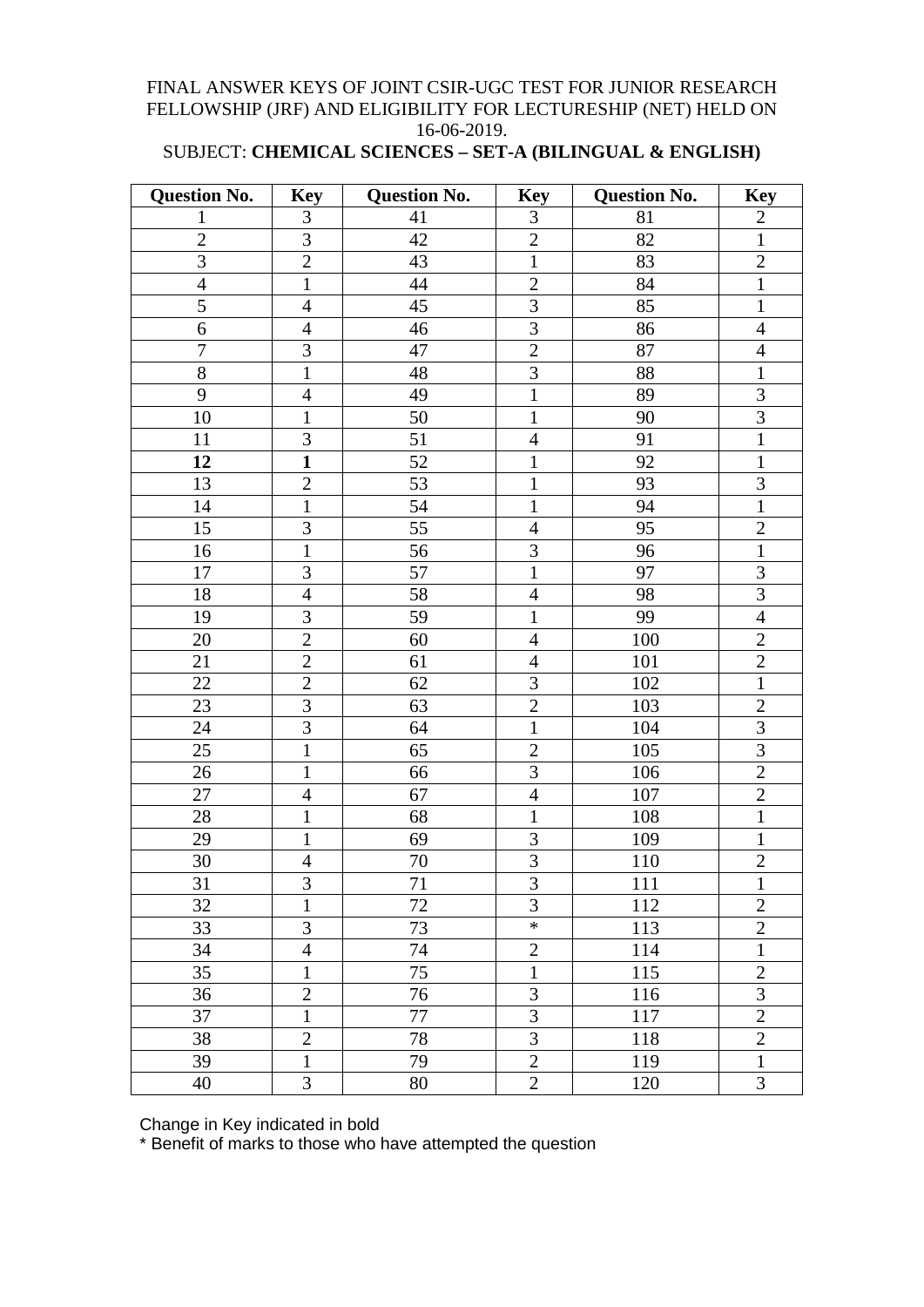#### FINAL ANSWER KEYS OF JOINT CSIR-UGC TEST FOR JUNIOR RESEARCH FELLOWSHIP (JRF) AND ELIGIBILITY FOR LECTURESHIP (NET) HELD ON 16-06-2019.

#### SUBJECT : **CHEMICAL SCIENCES – SET-B (BILINGUAL & ENGLISH)**

| <b>Question No.</b>     | <b>Key</b>     | <b>Question No.</b> | <b>Key</b>     | <b>Question No.</b> | <b>Key</b>     |
|-------------------------|----------------|---------------------|----------------|---------------------|----------------|
| 1                       | $\mathbf{1}$   | 41                  | $\mathbf{2}$   | 81                  | $\mathbf 1$    |
| $\overline{2}$          | $\overline{3}$ | 42                  | $\mathbf{1}$   | 82                  | $\sqrt{2}$     |
| $\overline{\mathbf{3}}$ | $\mathbf{1}$   | 43                  | 3              | 83                  | $\mathbf{1}$   |
| $\overline{4}$          | $\overline{2}$ | $44\,$              | $\overline{3}$ | 84                  | $\overline{3}$ |
| 5                       | $\mathbf{1}$   | 45                  | $\overline{2}$ | 85                  | $\mathfrak{Z}$ |
| 6                       | $\overline{3}$ | 46                  | $\mathbf{1}$   | 86                  | $\overline{4}$ |
| $\boldsymbol{7}$        | $\overline{3}$ | 47                  | $\overline{2}$ | 87                  | $\overline{2}$ |
| $8\,$                   | 3              | 48                  | $\mathbf{1}$   | 88                  | $\mathbf{2}$   |
| 9                       | $\overline{2}$ | 49                  | $\overline{4}$ | 89                  | $\,1$          |
| 10                      | $\mathbf{1}$   | 50                  | $\mathbf{1}$   | 90                  | $\mathbf{2}$   |
| 11                      | $\overline{4}$ | 51                  | $\overline{4}$ | 91                  | $\mathbf{1}$   |
| 12                      | $\overline{4}$ | 52                  | 3              | 92                  | $\mathbf{1}$   |
| 13                      | 3              | 53                  | $\mathbf{1}$   | 93                  | $\overline{4}$ |
| 14                      | $\mathbf{1}$   | $\overline{54}$     | $\mathbf{1}$   | 94                  | $\overline{4}$ |
| 15                      | $\overline{4}$ | 55                  | $\overline{4}$ | 95                  | $\mathbf{1}$   |
| 16                      | 3              | 56                  | $\mathbf 1$    | 96                  | 3              |
| $17\,$                  | $\overline{2}$ | 57                  | $\mathbf{1}$   | 97                  | $\overline{3}$ |
| 18                      | $\mathbf{1}$   | 58                  | $\mathbf{1}$   | 98                  | $\overline{1}$ |
| 19                      | $\overline{3}$ | 59                  | $\overline{4}$ | 99                  | $\mathbf{1}$   |
| 20                      | $\overline{4}$ | 60                  | 3              | 100                 | $\mathfrak{Z}$ |
| 21                      | $\mathbf{1}$   | 61                  | $\overline{3}$ | 101                 | $\overline{3}$ |
| 22                      | $\mathbf{1}$   | 62                  | $\ast$         | 102                 | $\sqrt{2}$     |
| 23                      | $\overline{4}$ | 63                  | $\overline{2}$ | 103                 | $\sqrt{2}$     |
| 24                      | $\overline{2}$ | 64                  | $\mathbf{1}$   | 104                 | $\mathbf{1}$   |
| 25                      | $\overline{2}$ | 65                  | 3              | 105                 | $\mathfrak{Z}$ |
| 26                      | 3              | 66                  | 3              | 106                 | $\sqrt{2}$     |
| $27\,$                  | 3              | 67                  | 3              | 107                 | $\mathbf{1}$   |
| $28\,$                  | $\mathbf{1}$   | 68                  | $\overline{2}$ | 108                 | $\sqrt{2}$     |
| 29                      | $\mathbf{1}$   | 69                  | $\overline{2}$ | 109                 | $\overline{3}$ |
| $30\,$                  | $\overline{4}$ | 70                  | $\overline{4}$ | 110                 | $\overline{3}$ |
| 31                      | 3              | 71                  | 3              | 111                 | $\overline{2}$ |
| 32                      | $\overline{3}$ | 72                  | $\overline{2}$ | 112                 | $\overline{2}$ |
| 33                      | $\mathbf{1}$   | 73                  | $\mathbf{1}$   | 113                 | $\mathbf{1}$   |
| 34                      | $\overline{3}$ | 74                  | $\overline{2}$ | 114                 | $\mathbf{1}$   |
| 35                      | 3              | 75                  | 3              | 115                 | $\overline{c}$ |
| 36                      | $\overline{2}$ | 76                  | $\overline{4}$ | 116                 | $\mathbf{1}$   |
| 37                      | $\overline{4}$ | 77                  | $\mathbf{1}$   | 117                 | $\overline{2}$ |
| 38                      | $\mathbf{1}$   | 78                  | 3              | 118                 | $\sqrt{2}$     |
| 39                      | $\overline{2}$ | 79                  | 3              | 119                 | $\mathbf{1}$   |
| 40                      | $\mathbf{1}$   | 80                  | 3              | 120                 | $\overline{2}$ |

Change in Key indicated in bold

\* Benefit of marks to those who have attempted the question